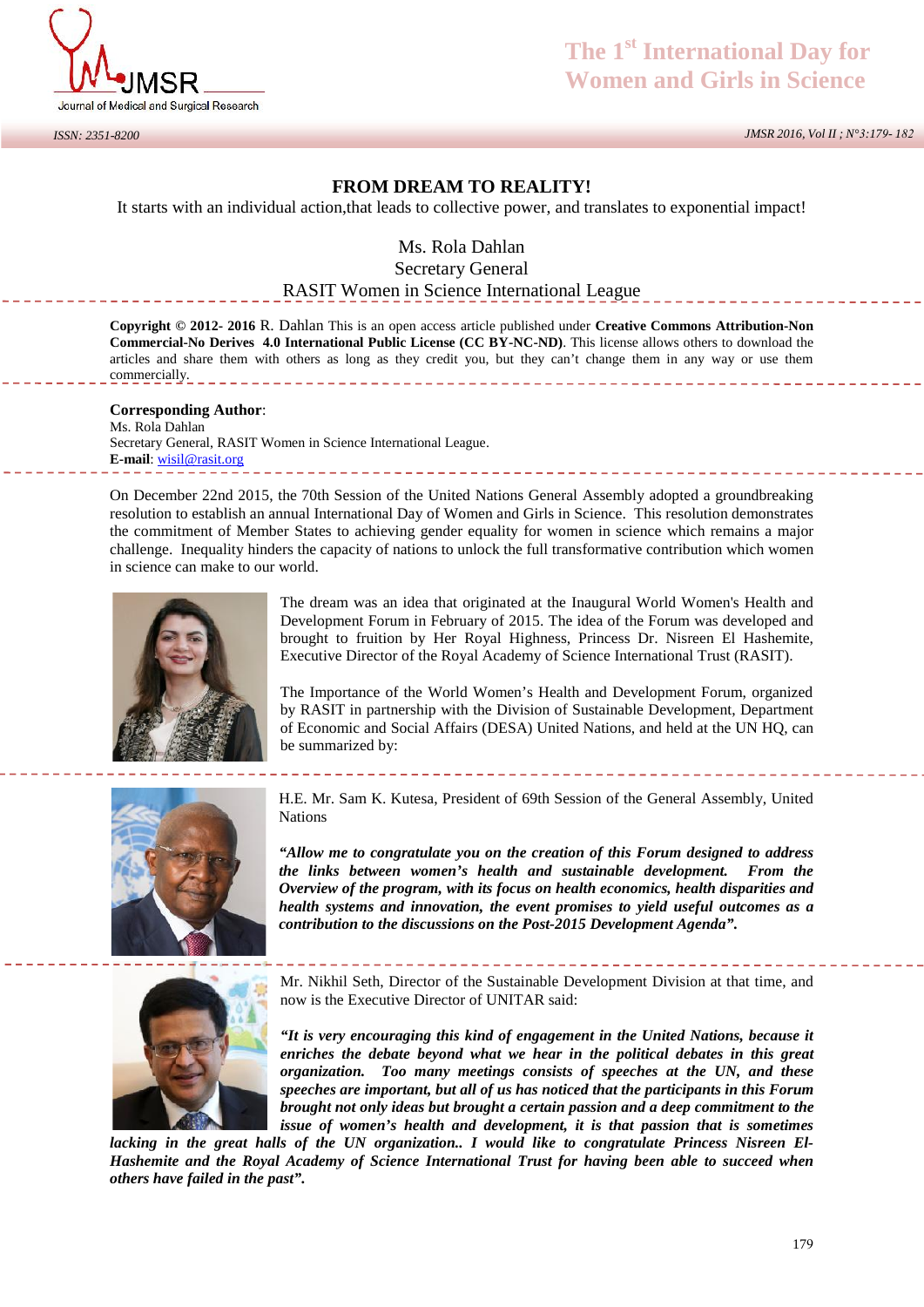

*ISSN: 2351-8200*

 *JMSR 2016, Vol II ; N°3:179- 182*



H.E. Hon. Minister Dr. Helena Dalli, Minister of Social Dialogue, Consumer Affairs and Civil Liberties, Malta

*"This Forum gave us all a very good opportunity for exchange of knowledge and expertise between various nations, various cultures and various ages, particularly when listening to youth speeches.. I really appreciate what we learned and achieved together here and also that the development and empowerment of women is our role together. We need more follow up meetings in order to take concrete steps to implement this Declaration."*



H.E. Prof. Veronika Skvortsova, Minister of Health, Russian Federation

*"This Forum discussed different aspects on the important role of women in sustainable development process including health, economic, social and other significant segments... To implement this declaration, important steps are needed at national and international levels starting with World Women's Health and Development Institute, and further collaboration with the United Nations entities and member states."*



H.E. Mrs. Marta Arsovska Tomovska - Deputy Minister, Ministry of Information Society and Administration, the Former Yugoslav Republic of Macedonia

*"We have to celebrate what we achieved in this Forum. However, we have a lot to do in the following months and years to deliver and to ensure sustainability of development for women and all human kind. I would like to thank Princess Nisreen El-Hashemite for the energy and dedication to make this world a better place for girls and women."*



H.E. Ms. Lakshmi Puri, Assistant Secretary-General, Deputy Executive Director of UN Women

*"Congratulations for adopting this comprehensive and very important Declaration, I am sure this Declaration will contribute to the next WHO World Health Assembly and will have an important input in the next United Nations General Assembly when world leaders will meet to take action for the Post 2015 Development Agenda... We are here to support this Declaration we adopted and build on it ."*



Dr. Amir Dossal, the Founder Chairman of the Global Partnerships Forum

*"The World Women's Health and Development Forum brought together an amazing group of global policy makers and practitioners and inspired the International Community to make a difference for humanity".*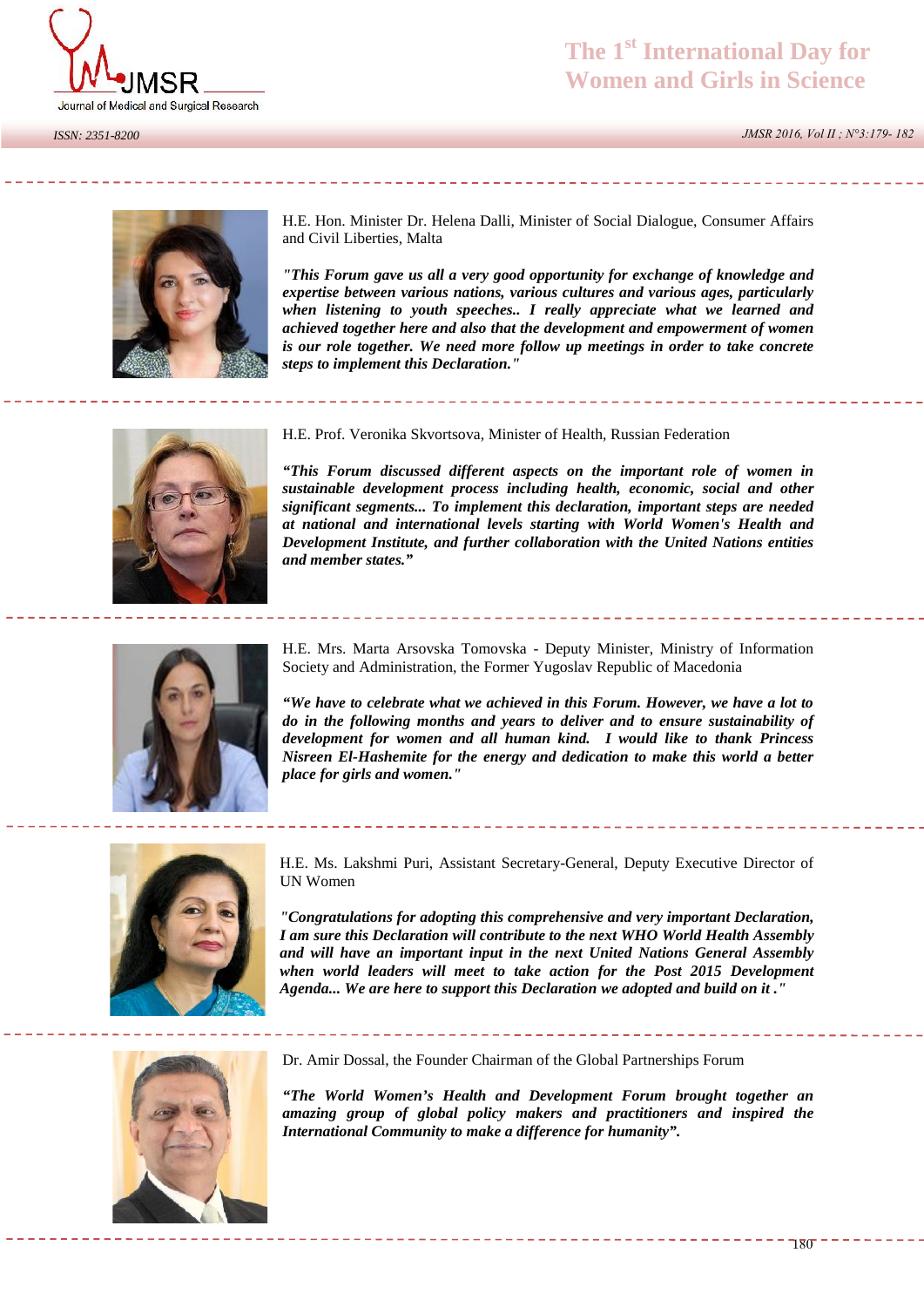

*ISSN: 2351-8200*

Most of the distinguished guests and speakers at the Inaugural Forum, whether at ministerial, intergovernmental, diplomatic, academic or professional levels, were Women in Science.

The Outcome Declaration of the Inaugural World Women's Health and Development Forum, which the participants contributed to and approved by acclamation, reflects an ambitious global action agenda and as a Road Map for women's health and development.

Enabling us to discuss the many existing problems, issues facing women and societies today, and then to determine the indispensable solutions, actions, policies and programs to overcome these problems and issues, we need to recognize the role of Women in Science in the sustainable development process. Such recognition should be through acknowledging the accomplishments and the achievements of Women in Science.

The participants clearly indicated in the Inaugural World Women's Health and Development Forum Declaration, the need to ensure sustainability of development for women and all humankind, to achieve equality and full participation for Women in Science in decision making and sustainable development programs, and to build political, international and scientific support for the improvement of Women in Science education, employment/right livelihoods and provision of services such as nursery at work.

## *- It is not acceptable that in many countries including USA and UK, women in science are paid less than their male colleagues;*

*- It is not acceptable that girls do not have the equal quality of science education in many regions around the world;*

*- It is not acceptable that women in science are not well represented in policy-making process including in Intergovernmental Organizations. This is not the future we want!*

In terms of women and girls in science, it is valuable to note that a thorough search through Google reveals that women have literally played a role with men through 4,000 years of recorded history in terms of science.

Nonetheless, even though the accomplishments of women rank with those of their male counterparts, only 46 women have won Nobel Prizes, and if one eliminates those who have won for literature and who have been Nobel Peace Prize Laureates, the actual number is barely 25.

There have been many women scientists in all fields, and many have worked during humanitarian emergencies or made contributions in the field of nursing, botanists, physicists, mathematicians,

economists, very often relegated to footnotes in history.

RASIT strongly believes that the Sustainable Development Goals to a great degree need a strong science base, and this cannot be achieved at any level unless girls and women have an incentive, such as recognition and the example of role models, to have in front of them.

In implementing one of the points of the Inaugural World Women's Health and Development Forum Declaration, RASIT's Executive Director wrote a letter on April 30th 2015 to H.E. Mr. Sam Kutesa, President of the 69th Session of the General Assembly, requesting

*"on behalf of all participants at the Inaugural World Women's Health and Development Forum, the Women in Science International League and the Associations of Women in Science worldwide, I would like to ask you kindly to take the necessary steps to adopt the call of all participants: governments, intergovernmental organizations, civil society, academic institutions, professionals, youth and non-governmental organizations, and declare February 11th an International Day for Women in Science".*

As soon as Her Royal Highness communicated to President of the General Assembly Sam Kutesa concerning next steps in creating the foundation for the proposed International Day of Women in Science, RASIT sought the further counsel of the Office of the President of the General Assembly, who provided suggestions for consideration of a proper orientation for a way forward.

Upon crafting language for a proposed draft resolution prepared by RASIT for consideration by Member States, "place holder language" needed to be developed since the SDG Summit had not yet been held. Member States eventually crafted the "horizontal language" that would be the language used to refer to the SDG Summit and to the Addis Ababa Action Agenda.

Therefore, the original draft resolution for consideration eventually by Member States included references to the consensus declaration adopted by Heads of State and Government at Rio +20, "The Future We Want."

Important to the draft was the inclusivity of all stakeholders, emphasizing the social dimension of sustainable development and the overarching importance of equality, especially for the most marginalized.

RASIT Executive Director Princess Dr. Nisreen El- Hashemite contacted the Hon. Minister Dr. Helena Dalli, Minister of Social Dialogue, Consumer Affairs and Civil Liberties of the Republic of Malta. During the Forum, the Minister and her Royal Highness agreed that RASIT had great